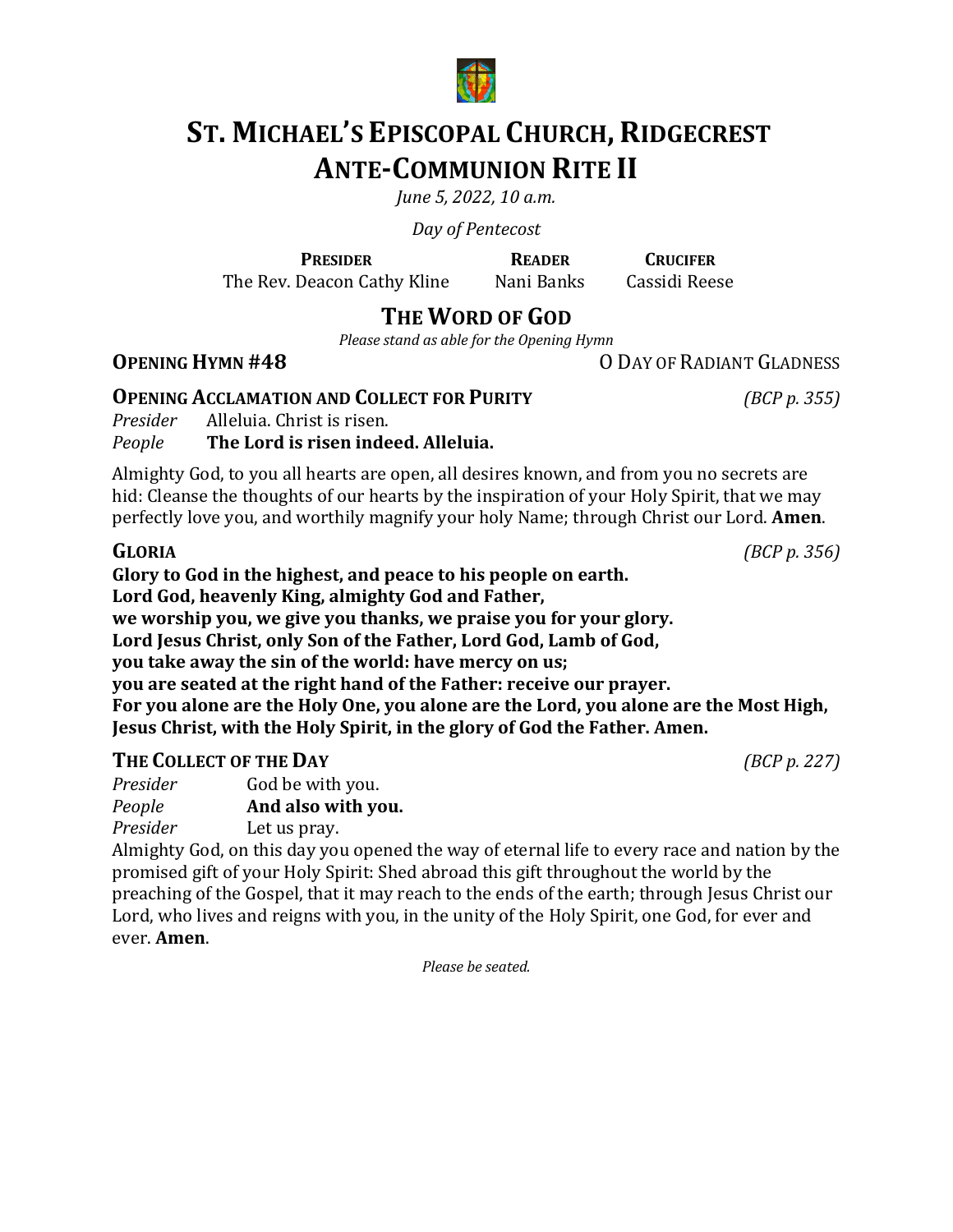### 2

### **THE FIRST READING GENESIS 11:1-9 NANI BANKS**

A READING FROM THE BOOK OF GENESIS.

Now the whole earth had one language and the same words. And as they migrated from the east, they came upon a plain in the land of Shinar and settled there. And they said to one another, "Come, let us make bricks, and burn them thoroughly." And they had brick for stone, and bitumen for mortar. Then they said, "Come, let us build ourselves a city, and a tower with its top in the heavens, and let us make a name for ourselves; otherwise we shall be scattered abroad upon the face of the whole earth." The Lord came down to see the city and the tower, which mortals had built. And the Lord said, "Look, they are one people, and they have all one language; and this is only the beginning of what they will do; nothing that they propose to do will now be impossible for them. Come, let us go down, and confuse their language there, so that they will not understand one another's speech." So the Lord scattered them abroad from there over the face of all the earth, and they left off building the city. Therefore it was called Babel, because there the Lord confused the language of all the earth; and from there the Lord scattered them abroad over the face of all the earth.

The Word of the Lord. **Thanks be to God.** 

### **THE RESPONSE** PSALM 104:25-35, 37 NANI BANKS

*Remaining seated, the Leader and the People say the Psalm responsively by whole verse.* THE PSALM APPOINTED IS A PORTION OF PSALM 104. O LORD, how manifold are your works! \* in wisdom you have made them all; the earth is full of your creatures. **Yonder is the great and wide sea with its living things too many to number, \* creatures both small and great.** There move the ships, and there is that Leviathan,  $*$ which you have made for the sport of it. All of them look to you \* to give them their food in due season. You give it to them; they gather it;  $*$ you open your hand, and they are filled with good things. You hide your face, and they are terrified; \* **you take away their breath, and they die and return to their dust.** You send forth your Spirit, and they are created; \* and so you renew the face of the earth. May the glory of the LORD endure for ever; \*  **may the LORD rejoice in all his works.** He looks at the earth and it trembles:  $*$ he touches the mountains and they smoke. **I** will sing to the LORD as long as I live; \* **I** will praise my God while I have my being. May these words of mine please him;  $*$ I will rejoice in the LORD. Bless the LORD, 0 my soul. \*  **Hallelujah!**

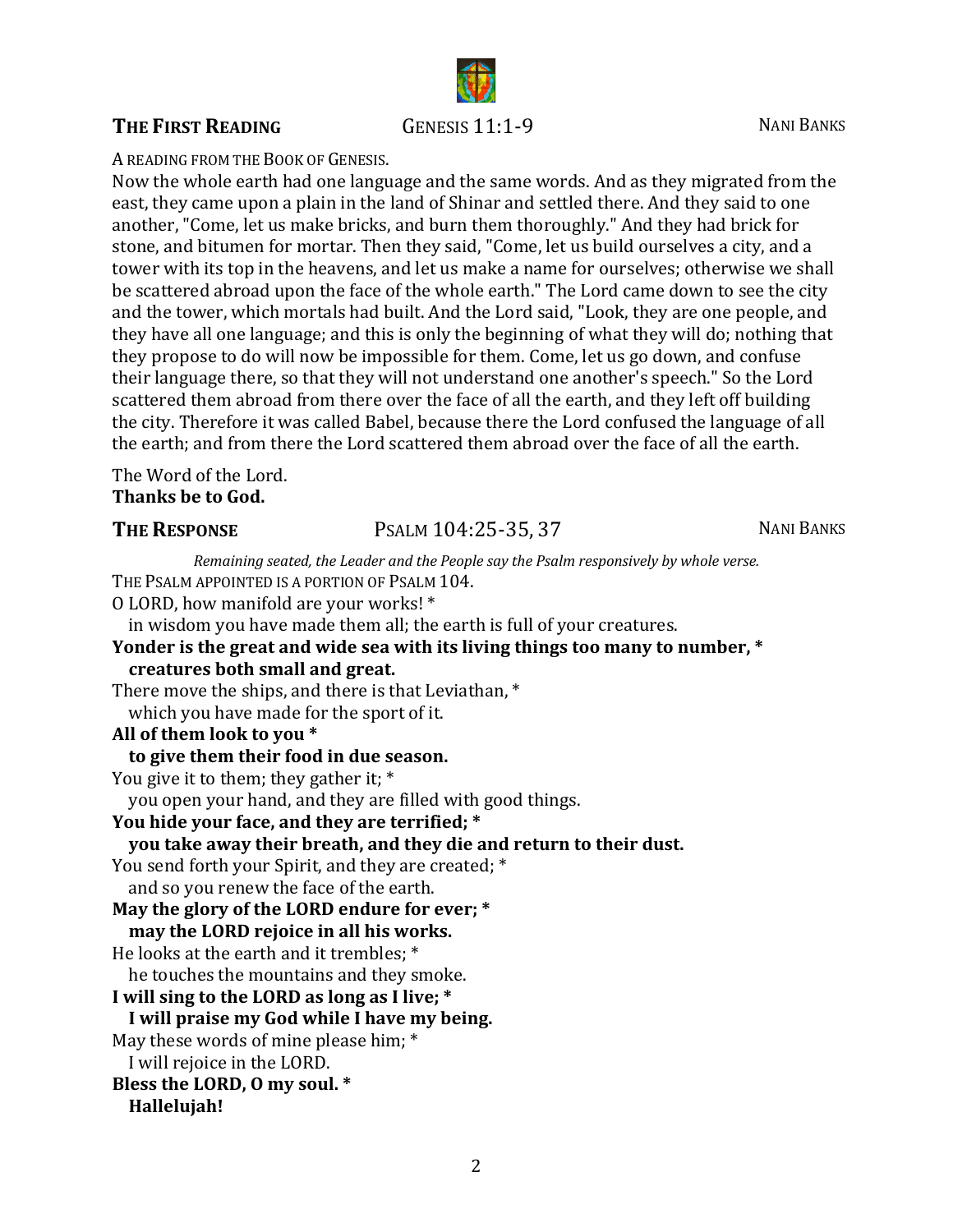

# **THE SECOND READING** ACTS 2:1-21 **NANIBANKS**

A READING FROM THE ACTS OF THE APOSTLES.

When the day of Pentecost had come, the disciples were all together in one place. And suddenly from heaven there came a sound like the rush of a violent wind, and it filled the entire house where they were sitting. Divided tongues, as of fire, appeared among them, and a tongue rested on each of them. All of them were filled with the Holy Spirit and began to speak in other languages, as the Spirit gave them ability.

Now there were devout Jews from every nation under heaven living in Jerusalem. And at this sound the crowd gathered and was bewildered, because each one heard them speaking in the native language of each. Amazed and astonished, they asked, "Are not all these who are speaking Galileans? And how is it that we hear, each of us, in our own native language? Parthians, Medes, Elamites, and residents of Mesopotamia, Judea and Cappadocia, Pontus and Asia, Phrygia and Pamphylia, Egypt and the parts of Libya belonging to Cyrene, and visitors from Rome, both Jews and proselytes, Cretans and Arabs-- in our own languages we hear them speaking about God's deeds of power." All were amazed and perplexed, saying to one another, "What does this mean?" But others sneered and said, "They are filled with new wine."

But Peter, standing with the eleven, raised his voice and addressed them, "Men of Judea and all who live in Jerusalem, let this be known to you, and listen to what I say, Indeed, these are not drunk, as you suppose, for it is only nine o'clock in the morning. No, this is what was spoken through the prophet Joel:

`In the last days it will be, God declares, that I will pour out my Spirit upon all flesh, and your sons and your daughters shall prophesy, and your young men shall see visions, and your old men shall dream dreams. Even upon my slaves, both men and women, in those days I will pour out my Spirit; and they shall prophesy. And I will show portents in the heaven above and signs on the earth below, blood, and fire, and smoky mist. The sun shall be turned to darkness and the moon to blood. before the coming of the Lord's great and glorious day. Then everyone who calls on the name of the Lord shall be saved.'"

The Word of the Lord. **Thanks be to God.** 

**SEQUENCE MUSIC** *Please stand as able for the Gospel Reading.*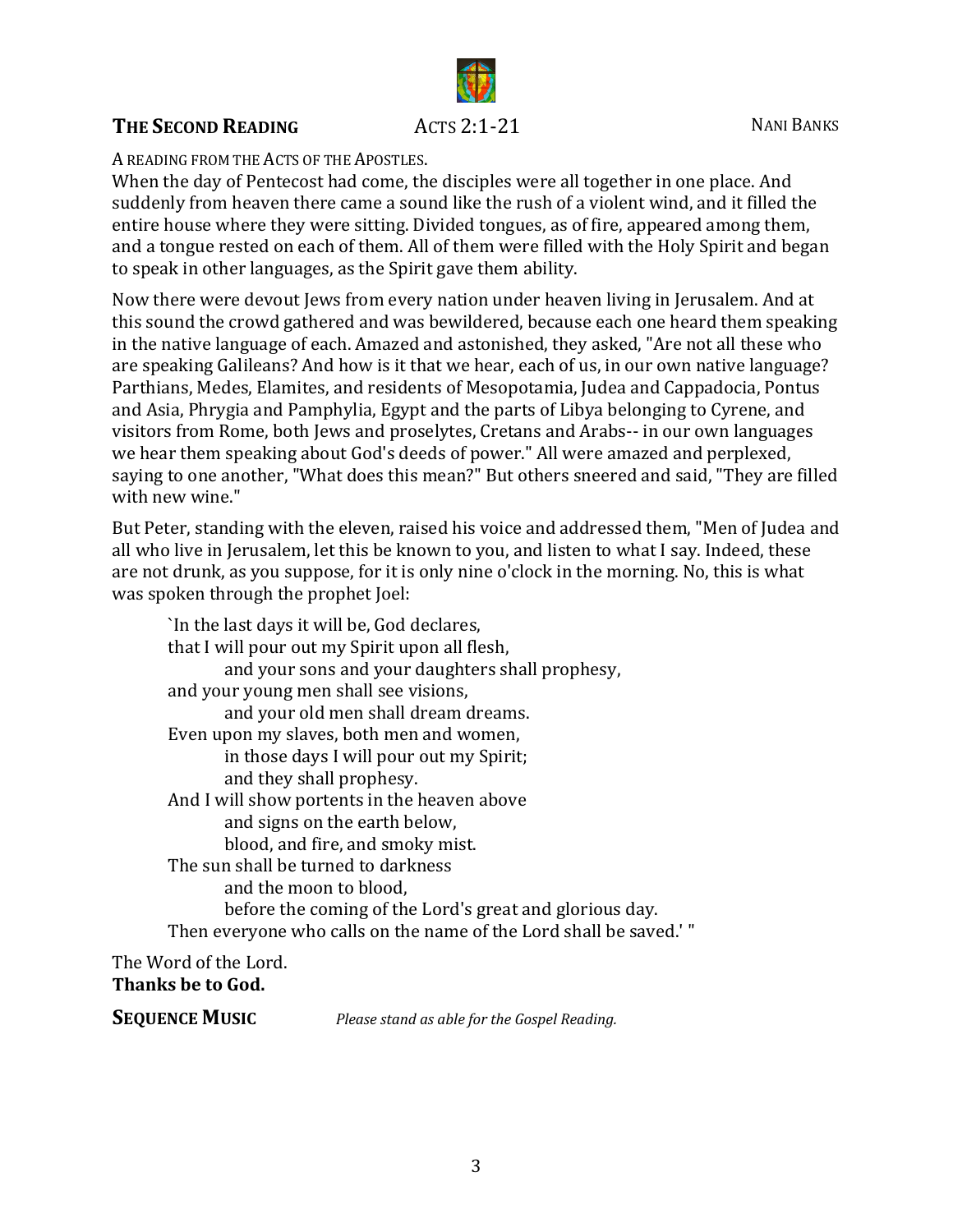

**THE HOLY GOSPEL JOHN 14:8-17, 25-27** THE REV. DEACON CATHY KLINE *Gospeller* The Holy Gospel of our Lord Jesus Christ according to John.<br>People **Glory to you, Lord Christ. Glory to you, Lord Christ.** 

Philip said to Jesus, "Lord, show us the Father, and we will be satisfied." Jesus said to him, "Have I been with you all this time, Philip, and you still do not know me? Whoever has seen me has seen the Father. How can you say, `Show us the Father'? Do you not believe that I am in the Father and the Father is in me? The words that I say to you I do not speak on my own; but the Father who dwells in me does his works. Believe me that I am in the Father and the Father is in me; but if you do not, then believe me because of the works themselves. Very truly, I tell you, the one who believes in me will also do the works that I do and, in fact, will do greater works than these, because I am going to the Father. I will do whatever you ask in my name, so that the Father may be glorified in the Son. If in my name you ask me for anything, I will do it.

"If you love me, you will keep my commandments. And I will ask the Father, and he will give you another Advocate, to be with you forever. This is the Spirit of truth, whom the world cannot receive, because it neither sees him nor knows him. You know him, because he abides with you, and he will be in you."

"I have said these things to you while I am still with you. But the Advocate, the Holy Spirit, whom the Father will send in my name, will teach you everything, and remind you of all that I have said to you. Peace I leave with you; my peace I give to you. I do not give to you as the world gives. Do not let your hearts be troubled, and do not let them be afraid."

| Gospeller | The Gospel of the Lord.     |
|-----------|-----------------------------|
| People    | Praise to you, Lord Christ. |

**THE SERMON** THE REV. DEACON CATHY KLINE *A period of silence and personal reflection follows the sermon.*

### **THE NICENE CREED** *Please stand as able (BCP p. 358)*

We believe in one God, the Father, the Almighty, maker of heaven and earth, of all that is, seen and unseen.

- We believe in one Lord, Jesus Christ, the only Son of God, eternally begotten of the Father, God from God, Light from Light, true God from true God, begotten, not made, of one Being with the Father. Through him all things were made. For us and for our salvation, he came down from heaven: by the power of the Holy **Spirit he became incarnate from the Virgin Mary, and was made man. For our** sake he was crucified under Pontius Pilate; he suffered death and was buried. On the third day he rose again in accordance with the Scriptures; he ascended into heaven and is seated at the right hand of the Father. He will come again in glory to judge the living and the dead, and his kingdom will have no end.
- We believe in the Holy Spirit, the Lord, the giver of life, who proceeds from the Father and the Son. With the Father and the Son he is worshiped and glorified. He has spoken through the Prophets. We believe in one holy catholic and apostolic Church. We acknowledge one baptism for the forgiveness of sins. We look for the resurrection of the dead, and the life of the world to come. Amen.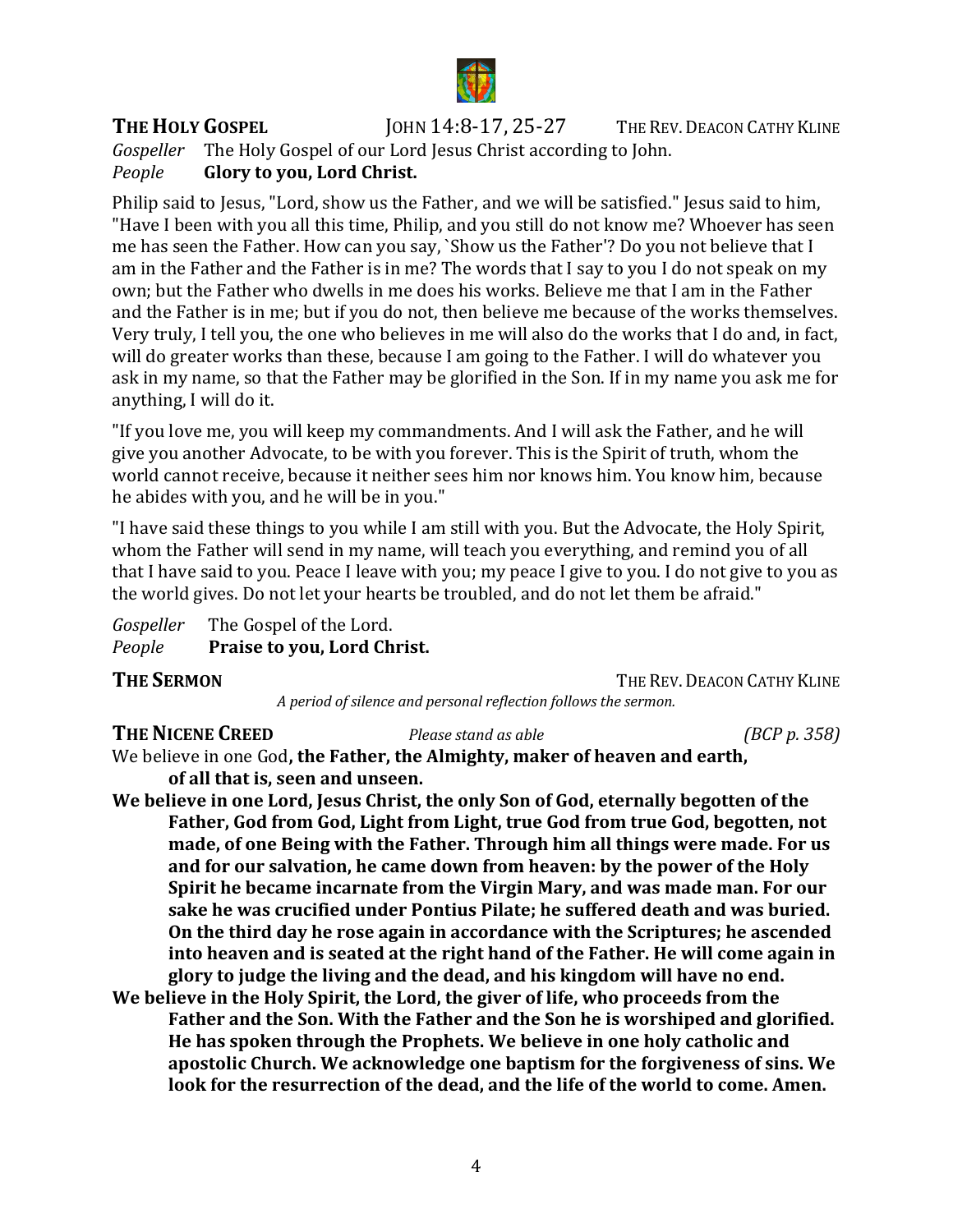# **THE PRAYERS OF THE PEOPLE THE SEXUAL SET ASSESSED THE REV. DEACON CATHY KLINE**

In peace, let us pray to the Lord.

For the holy Church of God, that it may be filled with truth and love, and be found without fault at the day of your coming, we pray to you, O Lord. **Lord, have mercy.** fault at the day of your coming, we pray to you, O Lord.

For Michael our Presiding Bishop, for David our own Bishop, for all bishops and other ministers, and for all the holy people of God, we pray to you, O Lord. Lord, have mercy. ministers, and for all the holy people of God, we pray to you, O Lord.

For all who fear God and believe in you, Lord Christ, that our divisions may cease, and that all may be one as you and the Father are one, we pray to you, O Lord. Lord, have mercy. all may be one as you and the Father are one, we pray to you, O Lord.

For the mission of the Church, that in faithful witness it may preach the Gospel to the ends of the earth, we pray to you, O Lord. of the earth, we pray to you, O Lord.

In the Anglican communion for The Anglican Church of Southern Africa, and in our diocese for the work and ministry of St. James Episcopal Cathedral in Fresno,<br>we pray to you, O Lord. **Example 20** and Ministry of St. James Episcopal Cathedral in Fresno, we pray to you, O Lord.

For the peace of the world, that a spirit of respect and forbearance may grow among nations and peoples, we pray to you, O Lord.  $Lord$ , have mercy. nations and peoples, we pray to you, O Lord.

For those in positions of public trust especially Joseph our President, Gavin our Governor, and Eric our Mayor, that they may serve justice, and promote the dignity and freedom of every person, we pray to you, O Lord. every person, we pray to you, O Lord.

For the poor, the persecuted, the sick, and all who suffer; for refugees, prisoners, and all who are in danger; that they may be relieved and protected, we pray to you, O Lord.

### Lord, have mercy.

For this congregation, that we may be delivered from hardness of heart, and show forth your glory in all that we do, we pray to you, O Lord. **Lord, have mercy.** your glory in all that we do, we pray to you, O Lord.

For all who have commended themselves to our prayers; for our families, friends, and neighbors; that being freed from anxiety, they may live in joy, peace, and health, we pray to you, O Lord. Lord, have mercy.

For Stan, Rita, Robert, and Carey, we pray to you, O Lord. **Lord, have mercy.** 

For all who have died in the communion of your Church, and those whose faith is known to you alone, that, with all the saints, they may have rest in that place where there is no pain<br>or grief, but life eternal, we pray to you, O Lord.<br>**Lord, have mercy.** or grief, but life eternal, we pray to you, O Lord.

Rejoicing in the fellowship of the ever-blessed Virgin Mary, St. Michael, and all the saints, let us commend ourselves, and one another, and all our life to Christ our God.

### To you, O Lord our God.

*Presider:* Almighty and eternal God, ruler of all things in heaven and earth: Mercifully accept the prayers of your people, and strengthen us to do your will; through Jesus Christ our Lord. **Amen**.